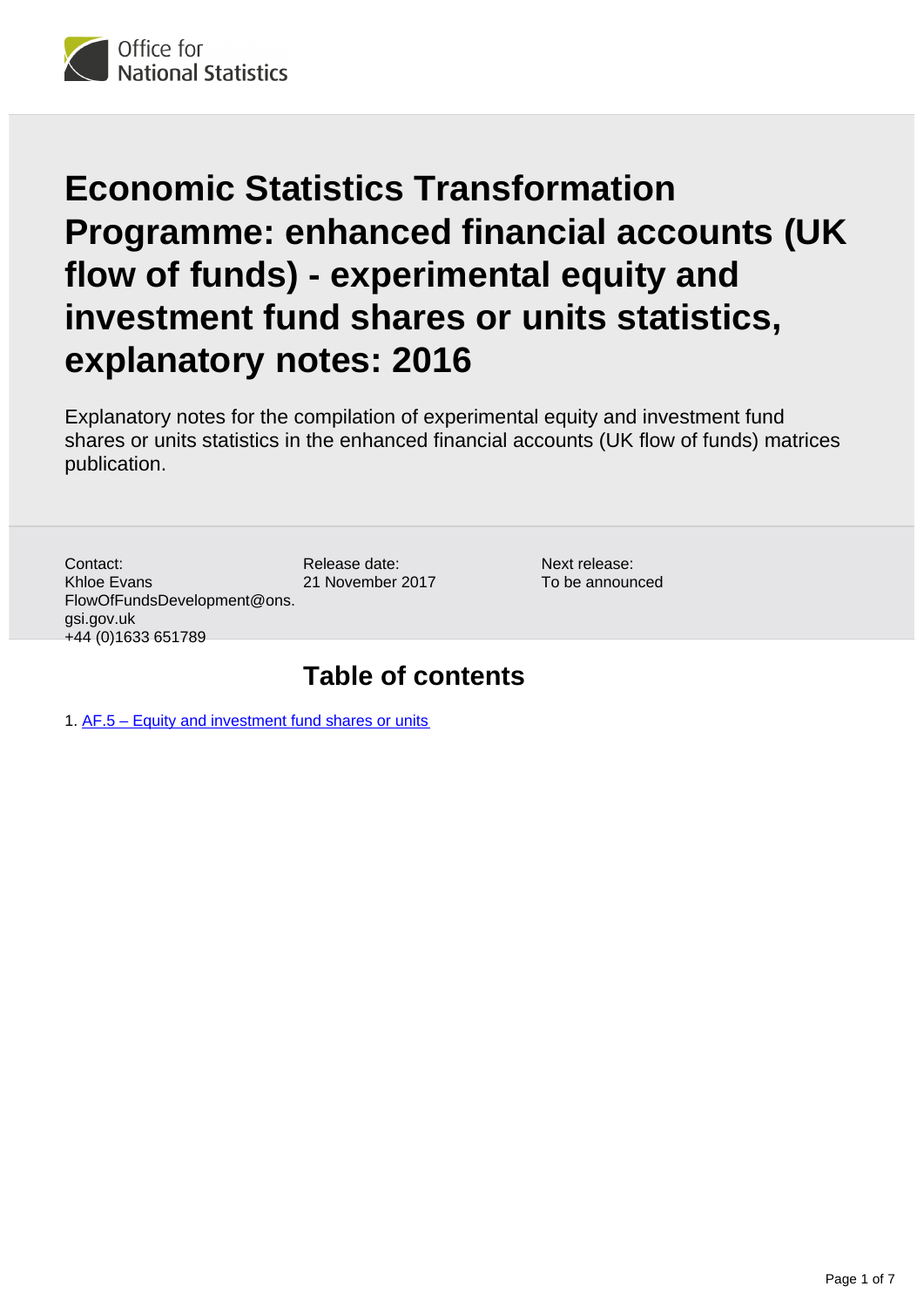# <span id="page-1-0"></span>**1 . AF.5 – Equity and investment fund shares or units**

# **Introduction**

.

This note explains the sources and methods used in the compilation of the experimental from-whom-to-whom equity and investment fund shares or units statistics. Table 1 shows the estimates for balance sheet assets by sector, together with the counterparty sector that holds the liability, for 2016. This data is consistent with the UK [Economic Accounts \(UKEA\),](https://www.ons.gov.uk/economy/nationalaccounts/uksectoraccounts/bulletins/quarterlysectoraccounts/apriltojune2017) on a [Blue Book 2017](https://www.ons.gov.uk/economy/grossdomesticproductgdp/compendium/unitedkingdomnationalaccountsthebluebook/2017) basis, except where explicitly highlighted. The second part of this note describes the data sources for these estimates, as well as highlighting areas for review.

Office for National Statistics (ONS) will continue the programme of development and quality assurance of these newly released **[Experimental Statistics](https://www.ons.gov.uk/economy/nationalaccounts/uksectoraccounts/articles/economicstatisticstransformationprogramme/enhancedfinancialaccountsukflowoffundsexperimentalbalancesheetstatistics1997to2016)** and any improvements identified in the wider datasets will be integrated within the national accounts at the earliest opportunity.

We welcome feedback on the data sources and methods outlined in these notes. Any feedback on the [Experimental Statistics](https://www.ons.gov.uk/economy/nationalaccounts/uksectoraccounts/articles/economicstatisticstransformationprogramme/enhancedfinancialaccountsukflowoffundsexperimentalbalancesheetstatistics1997to2016) and accompanying explanatory notes can be sent to flowoffundsdevelopment@ons.gov.uk

|                | <b>Liabilities:</b> |               |            |               |                   |  |  |  |              |            |              |                |
|----------------|---------------------|---------------|------------|---------------|-------------------|--|--|--|--------------|------------|--------------|----------------|
| <b>Assets:</b> | <b>PC</b>           | <b>PNFC</b>   | <b>MFI</b> |               | OFI ICPF CG LG HH |  |  |  | <b>NPISH</b> | <b>RoW</b> | <b>Total</b> | <b>Unknown</b> |
| <b>PC</b>      |                     |               |            |               |                   |  |  |  |              | 1.5        | 1.8          | 0.3            |
| <b>PNFC</b>    | 0.0                 | 72.1          |            | 0.8           |                   |  |  |  |              | 885.1      | 994.8        | 36.8           |
| <b>MFI</b>     |                     |               | 0.0        | 2.5           |                   |  |  |  |              | 174.8      | 286.2        | 108.8          |
| OFI            |                     |               | 113.9      | 102.7         |                   |  |  |  |              | 681.0      | 1,294.0      | 396.4          |
| <b>ICPF</b>    |                     |               |            | 683.5         |                   |  |  |  |              | 799.0      | 1,633.0      | 150.6          |
| CG             | 3.4                 | 1.8           | 14.2       | 24.7          | 1.3               |  |  |  |              | 6.1        | 51.5         | 0.0            |
| LG             | 126.7               |               |            |               |                   |  |  |  |              |            | 130.3        | 3.6            |
| HH             | 0.0                 | 278.9         | 37.9       | 285.7         |                   |  |  |  |              | 129.3      | 862.1        | 130.3          |
| <b>NPISH</b>   |                     |               |            |               |                   |  |  |  |              | 54.5       | 150.2        | 95.7           |
| RoW            |                     | $0.0$ 1,830.2 | 90.5       | 311.4         | 24.0              |  |  |  |              |            | 2,318.2      | 62.2           |
| Total          | 130.1               | 2,547.9 256.5 |            | 1,931.3 125.0 |                   |  |  |  |              | 2,731.3    |              |                |
| Unknown        | 0.0                 | 365.0         |            | 520.0         | 99.7              |  |  |  |              |            |              |                |

#### **Table 1: From-whom-to-whom balance sheet equity and investment fund units or shares statistics, 2016, £ billion**

Source: Office for National Statistics

Notes:

1. PC = public corporations, PNFC = private non-financial corporations, MFI = monetary financial institutions, OFI = other financial institutions except MFIs and ICPFs, ICPF = insurance corporations and pension funds,  $CG =$  central government,  $LG =$  local government,  $HH =$  households, NPISH = non-profit institutions serving households,  $Row = rest$  of the world.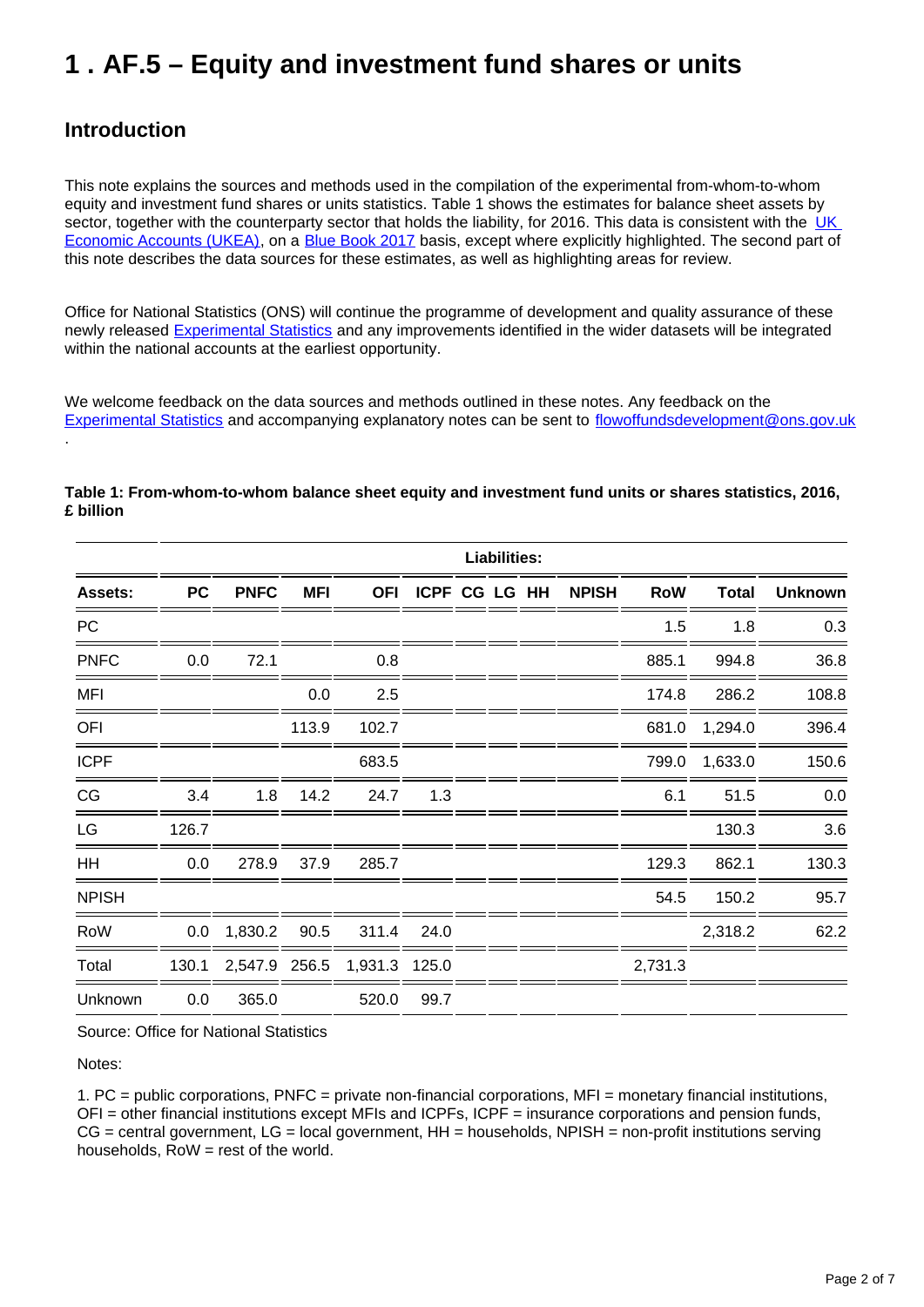# **Data sources by institutional sector**

Estimates for equity and investment fund shares or units relate to the issuance and holdings of listed and unlisted shares, other UK equity and mutual funds units or shares. All institutional sectors other than central and local government, households (HH) and the non-profit institutions serving households(NPISH)sector can theoretically issue equity while all sectors can hold equity. The holdings of listed and unlisted shares are generally unknown; these will have to be developed in the future either by modelling or by introducing a new data collection.

Data are available from the Bank of England (BoE) surveys for monetary financial institution (MFI) holdings of equity split by sector for more recent periods. These are not currently used within Office for National Statistics (ONS) in the majority of cases but will be reviewed with a view to include in the future. This forms part of a wider review of the use of BoE data in the accounts, conducted in partnership with the BoE.

# **Equity issued by public corporations (PCs)**

These estimates relate to listed and unlisted shares and other equity issued by public corporations. Data are sourced both from audited annual reports for individual public corporations and from administrative data for equity held by central and local government. All issuance figures are allocated to a counterpart sector and thus there are no unknown counterpart data within this series. It is assumed that no equity issued by public corporations will be held by other public corporations, monetary financial institutions (MFIs), other financial institutions (OFIs) or insurance corporations and pension funds (ICPFs); there are therefore no estimates feeding into these cells.

Equity held by private non-financial corporations (PNFCs) relates to holdings of unlisted shares and are estimated based on data reported in audited annual accounts of public corporations. This includes share capital held in public infrastructure companies and an estimate for specific private company holdings based on publically available information.

Equity held by central government (CG) relates to holdings of unlisted shares and other equity and is based on administrative data in government accounts. This includes an estimate for equity held in the Commonwealth Development Corporation (CDC) Group by the Department for International Development as well as debt writeoffs in connection with privatisation. Equity withdrawal from the Export Credit Guarantee Department is also accounted for within this series.

Equity held by local government (LG) relates to holdings of unlisted shares and other equity. Estimates of unlisted shares are based on data provided by the Department for Communities and Local Government (DCLG). Estimates of other equity relate to the equity held in the housing revenue account by local government, again sourced from DCLG.

Equity held by households (HH) relates to the temporary delisting of shares in British Energy in Quarter 4 (Oct to Dec) 2004. This series is zero in all other periods.

Equity held by the rest of the world (RoW) relates to holdings of listed shares in British Energy sourced from audited annual accounts. Estimates only exist between Quarter 3 (July to Sept) 2002 and Quarter 4 2008.

## **Equity issued by private non-financial corporations (PNFCs)**

These estimates include listed and unlisted shares and other equity issued by PNFCs. Total issuance of listed shares is sourced from the London Stock Exchange while issuance of unlisted shares is estimated based on the ONS Financial Assets and Liabilities Survey and information from the Share Ownership Survey, the University of Nottingham's Centre for Management Buy Out Research and various media sources.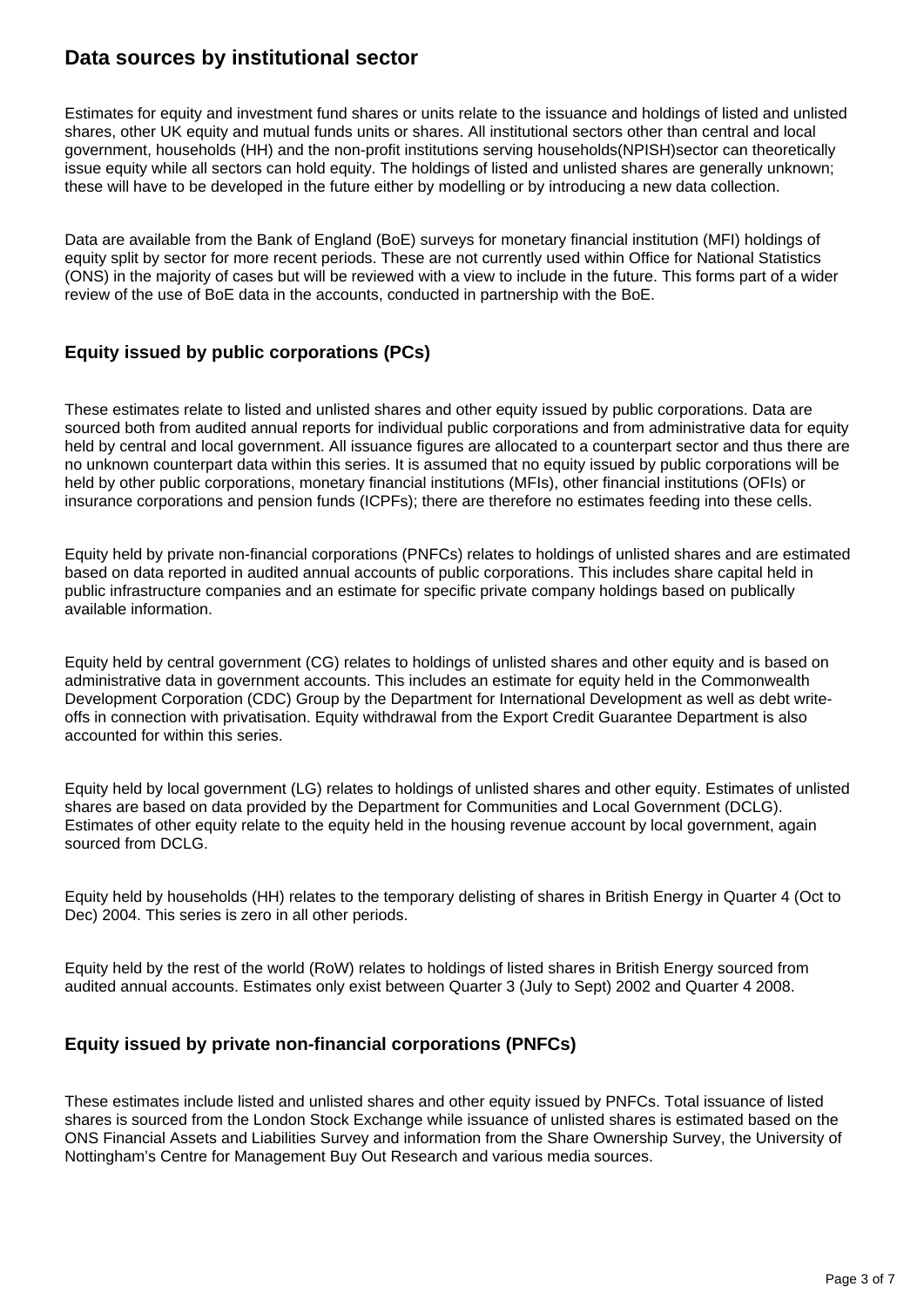Other UK equity includes estimates of foreign direct investment (FDI) in property derived using an internal ONS model as well as equity held in retail co-operatives by fund members. Holdings of listed and unlisted shares are generally unknown and no assumptions are made for this split by sector for the majority of these series; these are likely split across all institutional sectors.

Equity held by private non-financial corporations (PNFCs) relates to holdings of listed and unlisted shares. A proportion of the total issuance of unlisted shares is assumed to be counterpart to the PNFC sector; this is currently around 5% but the assumption will be reviewed periodically. Listed shares include an estimate of shares held in Royal Mail since the 2013 initial public offering.

Equity held by monetary financial institutions (MFIs) is an estimate based on data reported in BoE surveys of MFIs; 10% of the total holdings shares or shares issued by other UK residents (PNFCs, OFIs, ICPFs, HH and NPISH) are assumed to be counterpart to the PNFC sector.

Equity held by central government (CG) relates to holdings of listed shares sourced from administrative data in government accounts. This includes shares held in the Nuclear Liabilities Fund and in Royal Mail.

Equity held by households (HH) relates to holdings of listed and unlisted shares and other equity. Listed shares include an estimate of shares held in Royal Mail since the 2013 initial public offering; unlisted shares are an estimate based on the total issuance. Holdings of other equity relate to members' funds in retail co-operatives, sourced from the annual accounts of such co-operatives.

Equity held by the rest of the world (RoW) relates to holdings of unlisted shares and other equity by foreign parents in their UK subsidiaries, sourced from the ONS inward Foreign Direct Investment Survey.

### **Equity issued by monetary financial institutions (MFIs)**

These estimates include listed and unlisted shares issued by MFIs. Estimates of total issuance are sourced from the London Stock Exchange for listed shares and BoE surveys of banks and building societies for unlisted shares. There is currently no estimate for MFI issuance of other equity, although such things as the Central Bank investment in the Bank for International Settlements and the European Central Bank should be included here. Issuance of listed shares has been zero since Quarter 2 (Apr to June) 2012 as it is now believed that all shares will be issued by the holding company, classified within the OFI sector, rather than the bank itself. Both of these instruments will be reviewed as part of the wider review of MFI data, conducted in partnership with the BoE.

Holdings of listed shares issued by MFIs are generally unknown and there is currently no assumption for the split of these by sector; it is likely that these will be held by all institutional sectors. The holdings of unlisted shares are known in some cases; the residual amount is split between the OFI sector (75%) and the household sector (25%).

Equity held by other financial institutions (OFIs) relates to holdings of unlisted shares; it is assumed that 75% of the residual unlisted shares in issue will be held by the OFI sector.

Equity held by central government (CG) relates to holdings of unlisted shares and are sourced from administrative data in government accounts.

Equity held by households (HH) relates to holdings of unlisted shares; it is assumed that 25% of the residual unlisted shares in issue will be held by the household sector.

Equity held by the rest of the world (RoW) relates to holdings of unlisted shares by foreign parents in their UK subsidiaries, sourced from the BoE survey of inward foreign direct investment.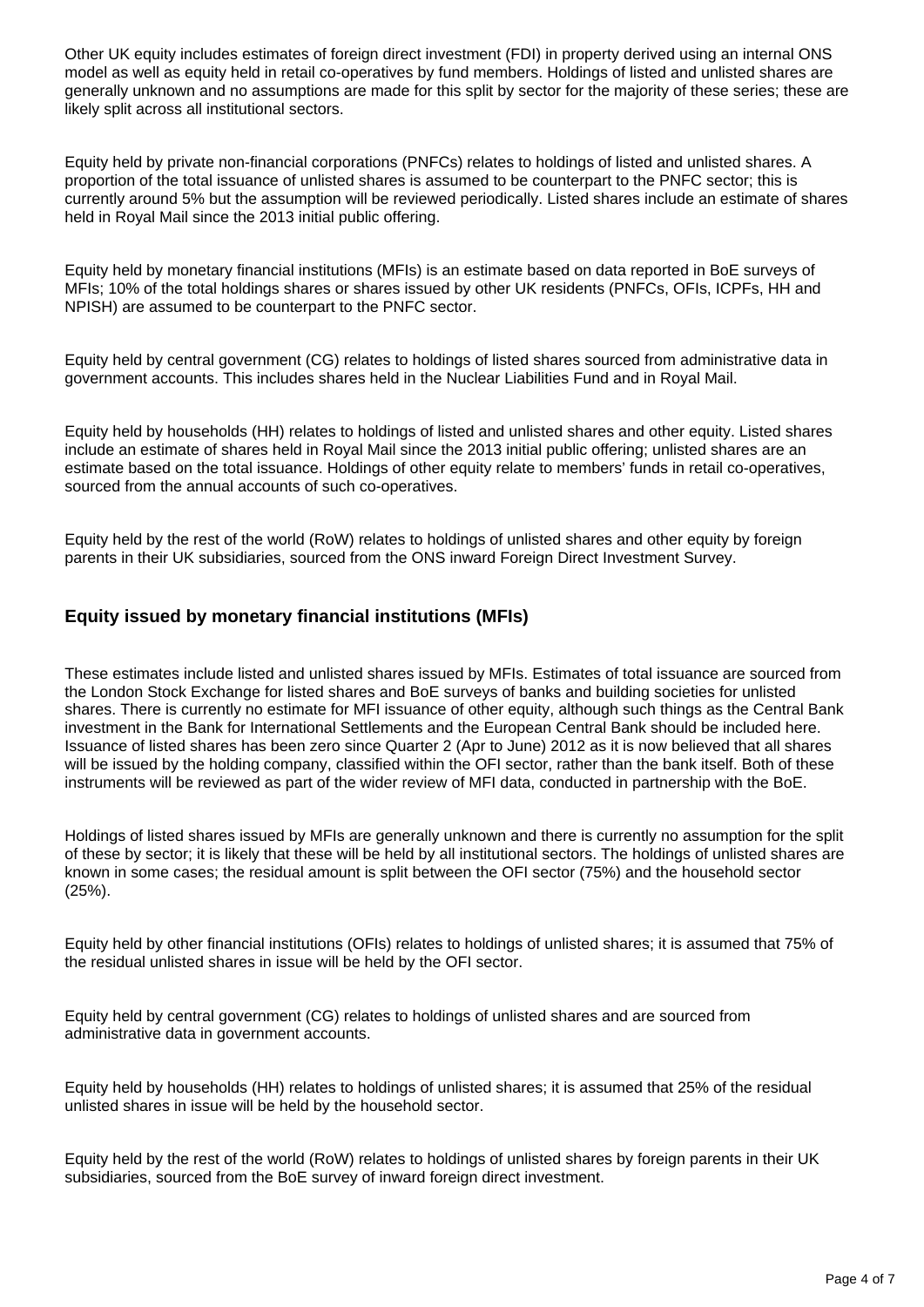### **Equity and investment fund shares or units issued by other financial institutions (OFIs)**

These estimates include listed and unlisted shares issued by OFIs, as well as mutual fund shares or units. Total issuance of listed shares is sourced from the London Stock Exchange while issuance of unlisted shares is estimated based on ONS surveys of financial institutions, information from the Share Ownership Survey, the University of Nottingham's Centre for Management Buy Out Research and various media sources.

Holdings of listed shares are generally unknown and no assumptions are made for the split by sector for the majority of these series; these are likely split across all institutional sectors. Holdings of unlisted shares are based on data from BoE and ONS surveys and published accounts, although there remains a residual amount for which counterparty information is not estimated. As with listed shares this is likely split across institutional sectors. Total issuance of mutual fund shares is sourced from ONS surveys of investment and unit trusts. The holdings of these shares are split across sectors based on survey data and assumptions of the proportional split.

Equity held by private non-financial corporations (PNFCs) relates to holdings of mutual fund shares; it is assumed that 1% of the total shares in issue will be held by the PNFC sector.

Equity held by monetary financial institutions (MFIs) relates to holdings of unlisted shares and mutual fund shares. Holdings of unlisted shares are estimated based on data reported in BoE surveys of banks and building societies; it is assumed that 90% of holdings of shares issued by the private sector excluding MFIs will be issued by the OFIs sector. Holdings of mutual fund shares are assumed to account for 3% of the total shares in issue. These data have been explicitly reported on BoE surveys since 2014 and will be introduced into the national accounts in the future.

Equity held by other financial institutions (OFIs) relates to holdings of mutual fund shares. Holdings by investment and unit trusts are reported on ONS surveys of these institutions; holdings by other financial institutions are assumed to account for 8% of total issuance.

Equity held by insurance corporations and pension funds (ICPFs) relates to holdings of mutual fund shares, sourced from ONS surveys of insurance corporations and pension funds where these data are explicitly reported.

Equity held by central government (CG) relates to holdings of listed and unlisted shares in certain financial institutions. This includes the government shares in Lloyds and RBS, classified as OFIs because the shares are held in the holding companies rather than the banking entities. Government-owned unquoted equity in Northern Rock is also included here.

Equity held by households (HH) relates to holdings of unlisted shares and mutual fund shares. This includes investment in venture capital companies and shares obtained as part of management buy-outs.

Equity held by non-profit institutions serving households (NPISH) is estimated as the residual sector for this instrument.

Equity held by the rest of the world (RoW) includes holdings of unlisted shares and mutual fund shares. Holdings of unlisted shares relate to investment by foreign parents in their UK subsidiaries, sourced from the ONS survey of inward foreign direct investment, as well as estimates for RoW investment in securities dealers and venture capital companies. Holdings of mutual fund shares are assumed to account for 3% of total issuance.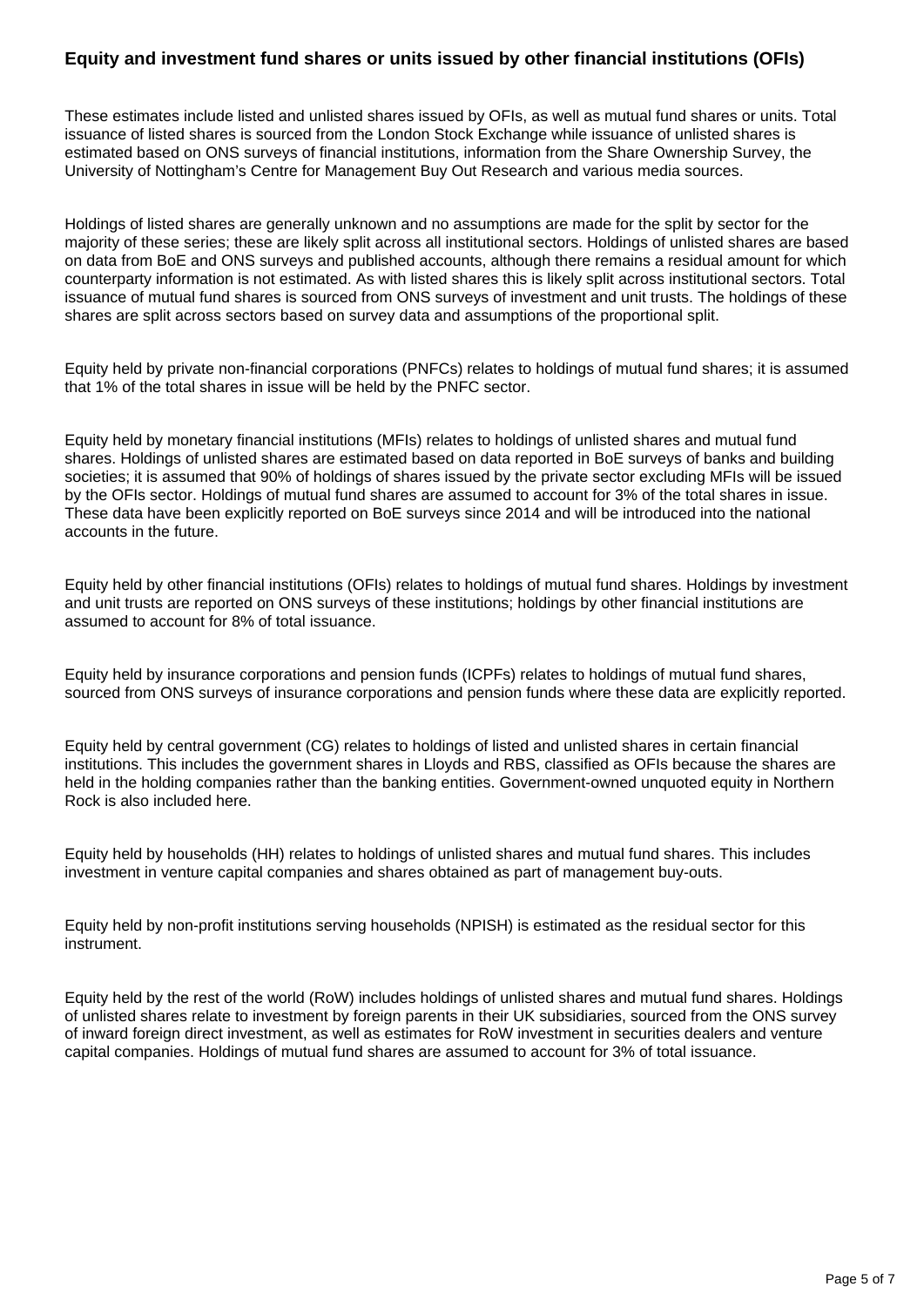## **Equity issued by insurance corporations and pension funds (ICPFs)**

These estimates include listed and unlisted shares issued by ICPFs. Total issuance of listed shares is sourced from the London Stock Exchange while issuance of unlisted shares relates to inward foreign direct investment, sourced from the ONS financial direct investment (FDI) survey. Holdings of listed shares are generally unknown and no assumptions are made for the split by sector for the majority of these series; these are likely split across all institutional sectors. Holdings of unlisted shares are all allocated to RoW as this series only currently includes an estimate for foreign direct investment.

Equity held by central government (CG) relates to the transfer of the Royal Mail Pension Plan, sourced from administrative data in government accounts.

Equity held by the rest of the world (RoW) relates to holdings of unlisted shares by foreign parents in their UK subsidiaries, sourced from the ONS inward Foreign Direct Investment Survey.

#### **Equity and investment fund shares or units issued by the rest of the world (RoW)**

These estimates relate to UK holdings of shares and other equity issued by the rest of the world. Estimates of direct investment, where holdings account for over 10% of a company's total market shares, are sourced predominantly from the ONS and BoE surveys of foreign direct investment. Estimates of portfolio investment, where holdings are less than 10%, are sourced from various ONS and BoE surveys as well as administrative data for government holdings. Holdings of RoW mutual fund shares are sourced from ONS surveys of financial institutions. All institutional sectors can theoretically hold equity issued by RoW (other than RoW itself); it is currently assumed that local government will have no non-resident equity holdings.

Equity held by public corporations (PCs) relates to outward foreign direct investment in related entities abroad, sourced from the ONS outward FDI survey. This includes an adjustment for investment by the Nuclear Decommissioning Fund following the reclassification of the fund from the private to the public sector.

Equity held by private non-financial corporations (PNFCs) includes outward direct investment in related entities abroad, sourced from the ONS FDI survey, as well as an estimate for portfolio investment in RoW shares. This is based on annual figures for overseas equity holdings reported in the ONS Financial Assets and Liabilities Survey.

Equity held by monetary financial institutions (MFIs) is sourced from BoE surveys of banks and building societies and relates to both outward direct investment and portfolio investment in RoW equity. MFIs' holdings of RoW mutual fund shares are currently assumed to be zero; data available from the BoE since Quarter 1 (Jan to Mar) 2014 will be introduced here in the future.

Equity held by other financial institutions (OFIs) relates to direct investment, portfolio investment and holdings of RoW mutual fund shares. Estimates of direct investment are sourced from the ONS outward FDI survey while estimates of portfolio investment are based on data reported in the ONS surveys of financial institutions. Holdings of RoW mutual fund shares are sourced from the ONS surveys of investment and unit trusts.

Equity held by insurance corporations and pension funds (ICPFs) relates to direct investment, portfolio investment and holdings of RoW mutual fund shares. Estimates of direct investment are sourced from the ONS outward FDI survey while estimates of portfolio investment and holdings of RoW mutual fund shares are based on data reported in the ONS surveys of insurance corporations and pension funds.

Equity held by central government (CG) includes government subscriptions to international organisations such as the regional development bank and the European Investment Bank. Estimates are sourced from the Department for International Development.